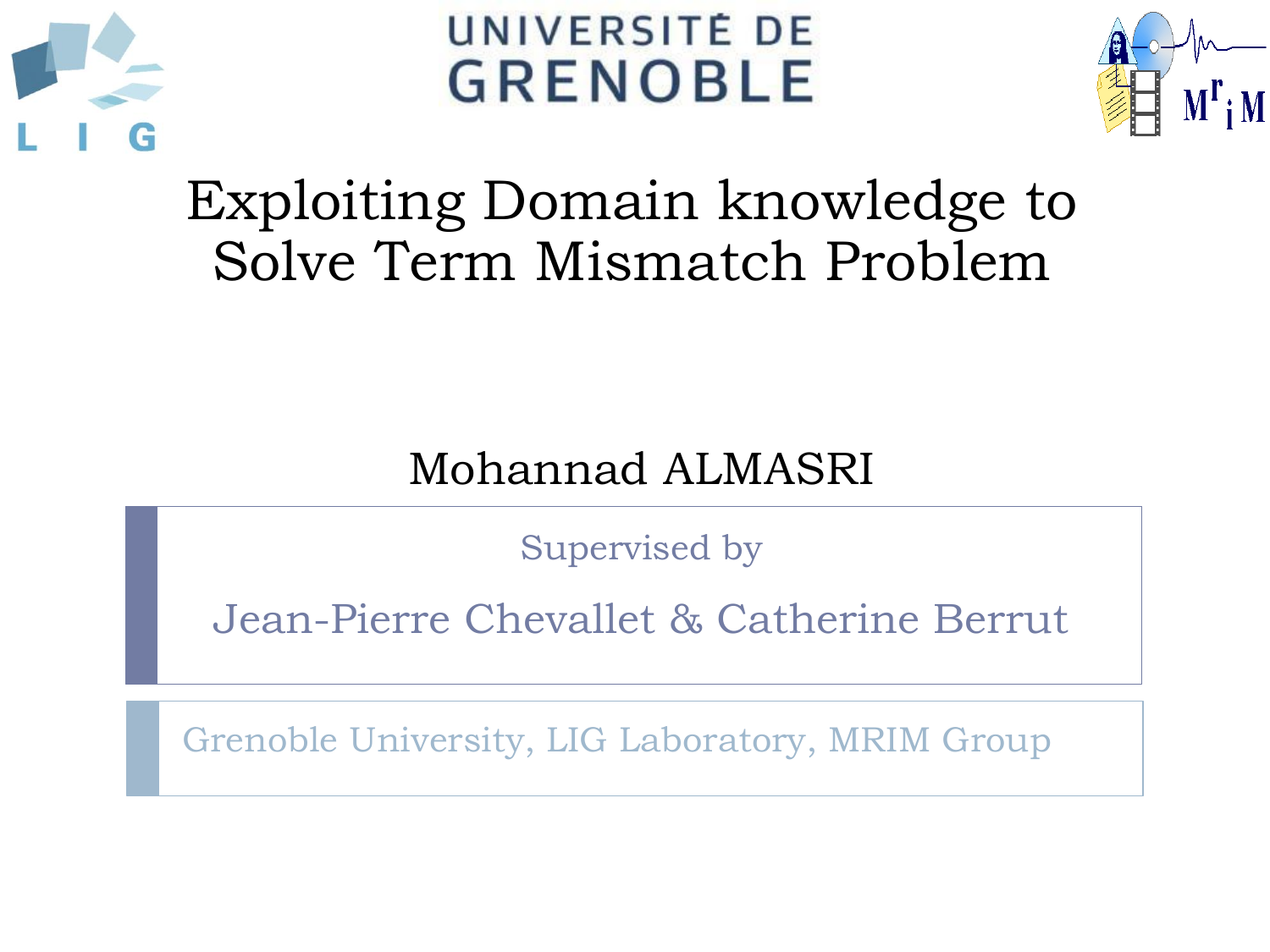## Term Mismatch

 $\blacktriangleright$  Information retrieval systems usually use a matching based on equality of terms between document and query.

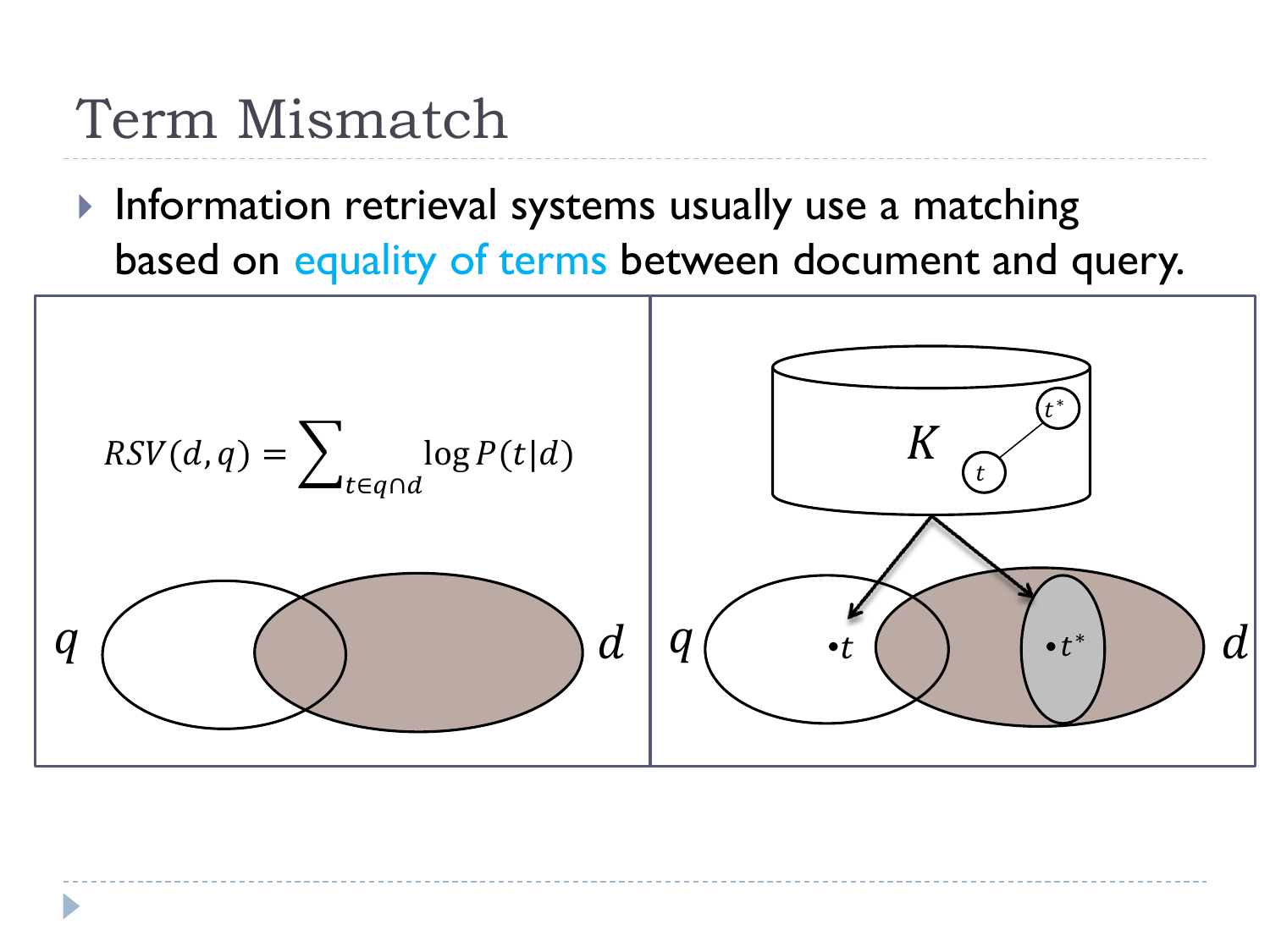# Domain knowledge

#### ▶ Term Relations

- Synonymy & Specificity: term is more or less specific as its meaning is more or less detailed and precise. e.g. *Veins* is type of *Blood Vessel*
- ▶ Categorization: terms are semantically grouped under categories. e.g. *Diseases* in the medical domain.
- Associative: relationship between two terms where they have semantic or contextual similarities, e.g. renal failure occurs in kidney.
- ▶ Others: like relations which are statistically extracted e.g. cooccurrence, structure based, etc.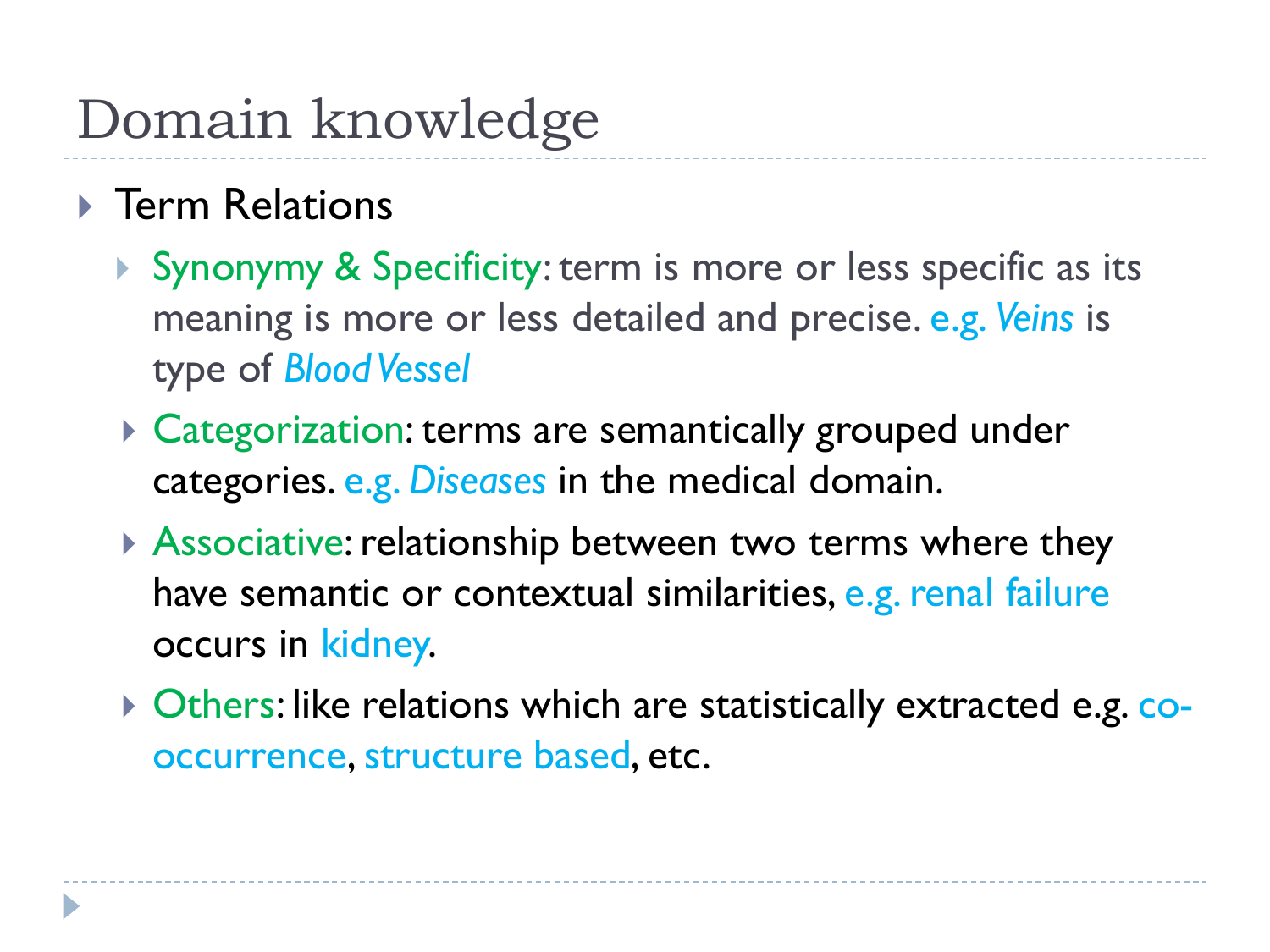## Modify Query: Semantic Query Expansion

- ▶ Context: Cultural Heritage
- ▶ Domain knowledge
	- **Wikipedia which is a huge collection of linked articles about** named entities.
- ▶ Expansion Terms
	- **Titles of Wikipedia articles**
- ▶ Expanded Query



 Integrate the expanded terms with original query, then estimate the relevance value of the expanded query using two smoothing methods of language models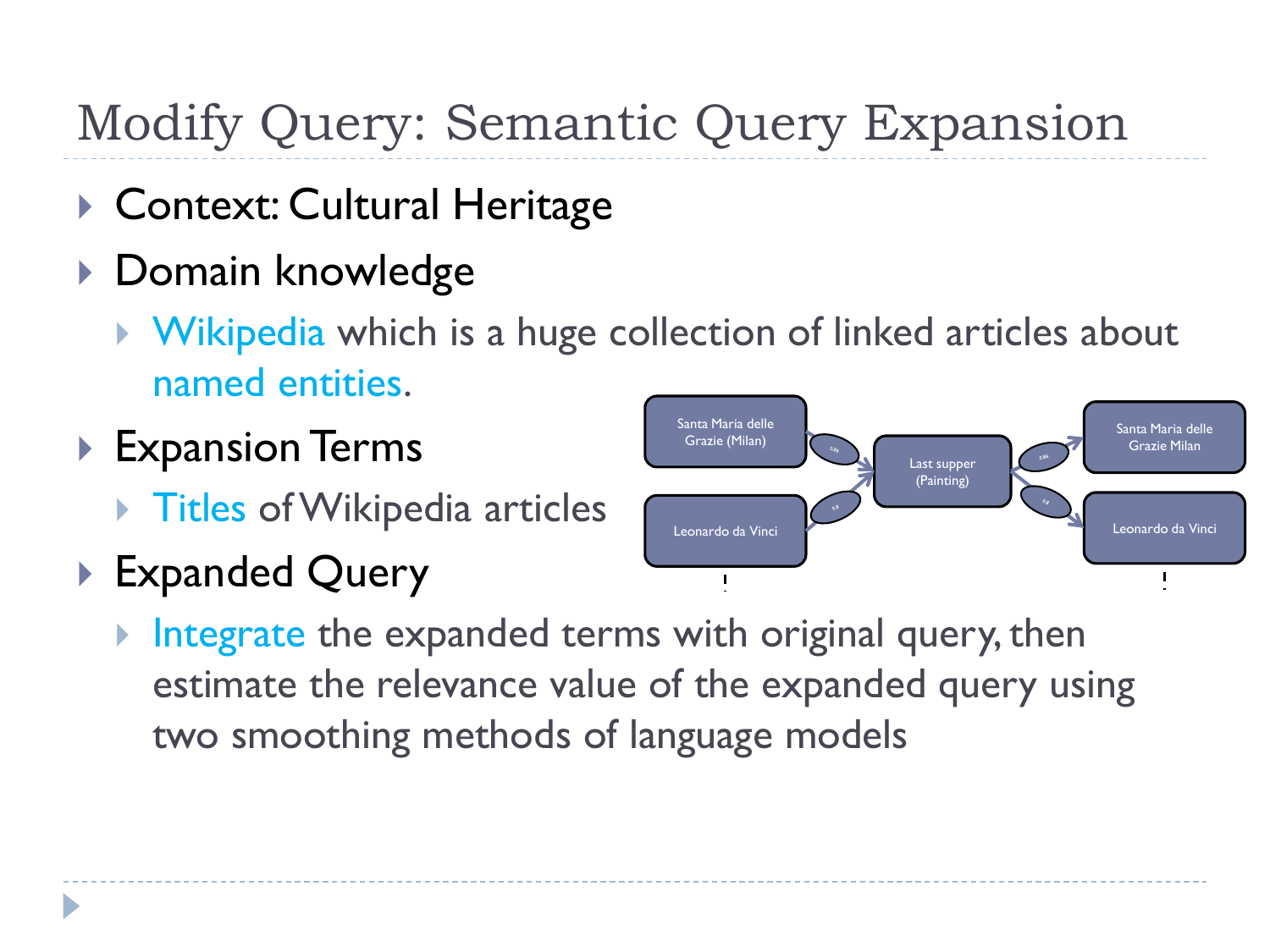## Modify Document: Integrating Term Relations into Retrieval Model

▶ Query and Knowledge Dependent Document Model

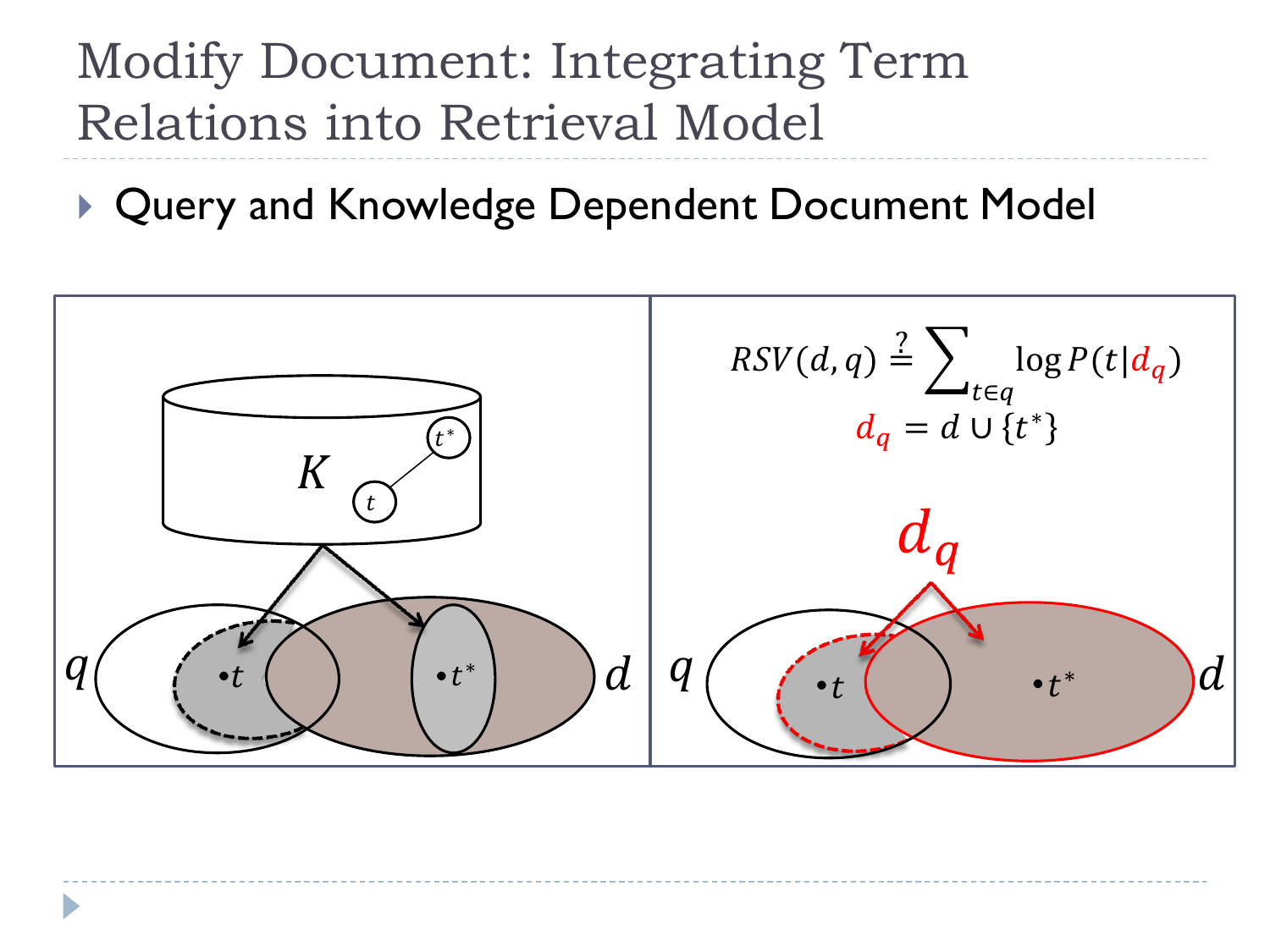## Conclusions and Future Works

#### ▶ Proposals

- ▶ Semantic Query Expansion
	- We obtained a statistically significant improvement in MAP on two cultural heritage collections
- ▶ Integrating Term Relations into Retrieval Model
	- Our experimental results indicate that our extended models are statistically better than exact match approaches, and in most cases better than statistical translation models.

#### ▶ Perspective

**Inverted index enrichment**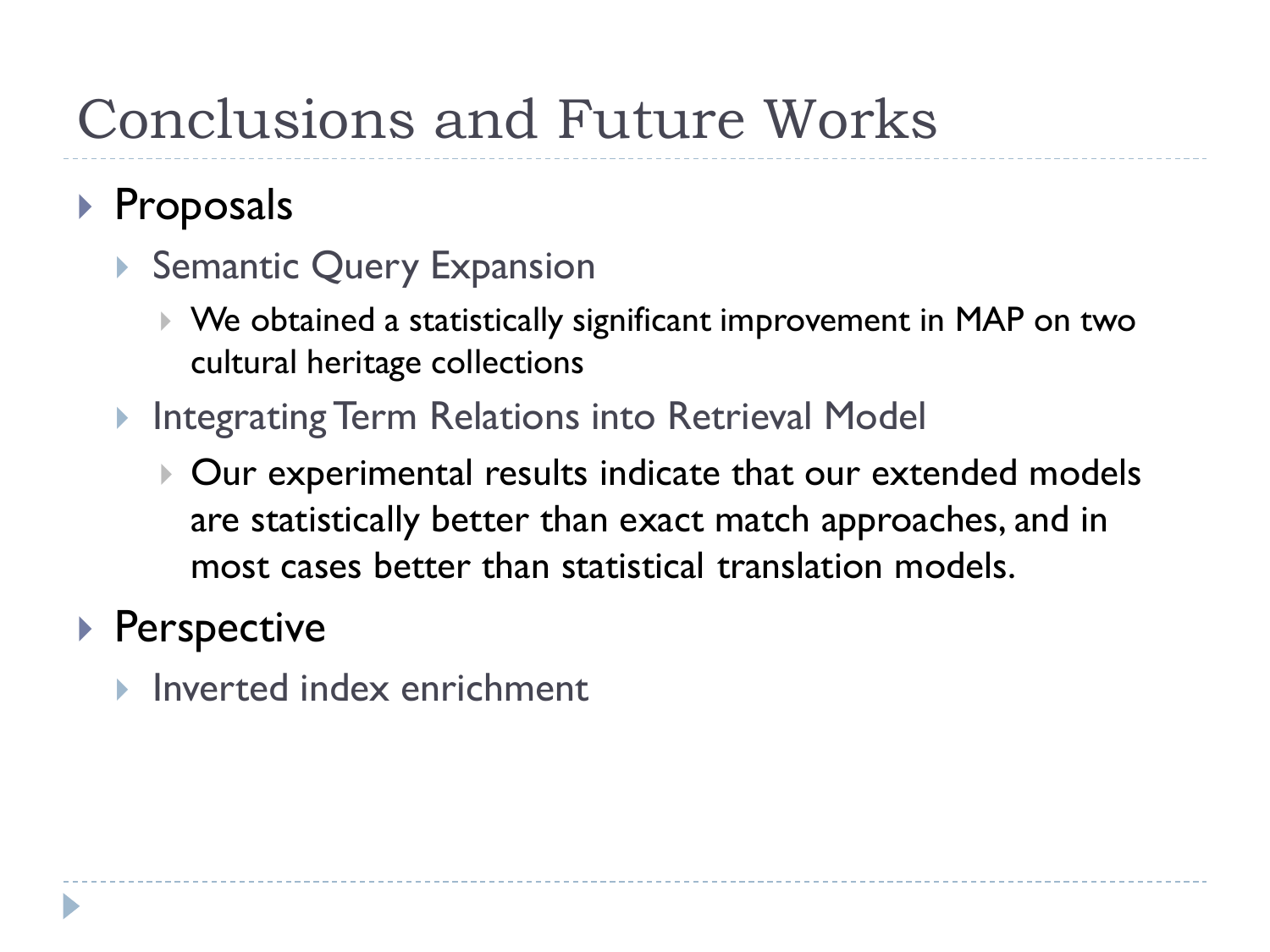# MERCI

 $\blacktriangleright$